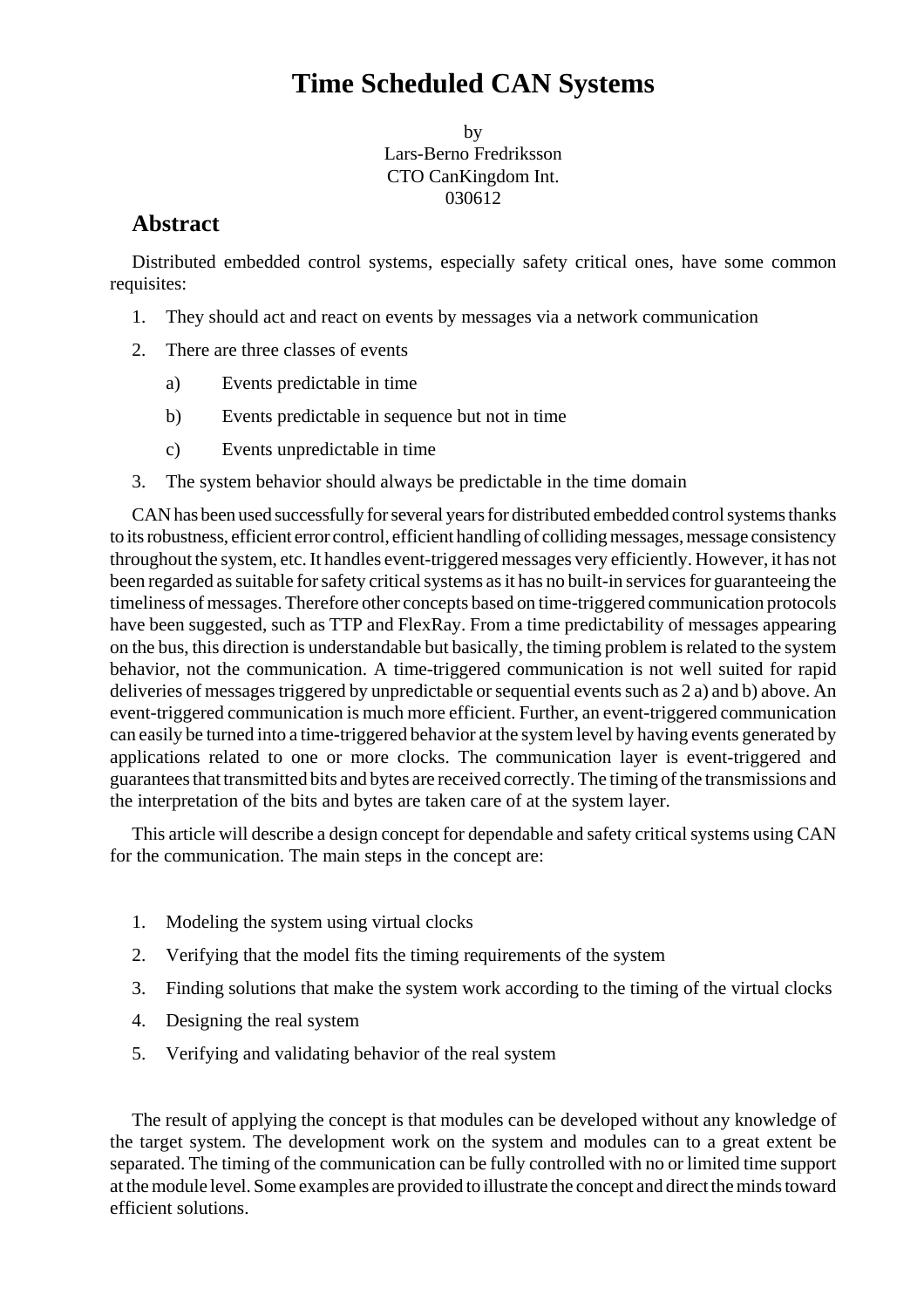Distributed embedded control systems, especially safety critical ones, have some common requisites:

- 1. They should act and react on events by messages via network communication
- 2. There are three classes of events
	- a) Events predictable in time
	- b) Events predictable in sequence but not in time
	- c) Events unpredictable in time
- 3. The system behavior should always be predictable in the time domain

CAN has been successfully used several year now for distributed embedded control systems thanks to its robustness, efficient error control and handling of colliding messages, message consistency through out the system, etc. It handles event-triggered messages very efficiently. However, it has not been regarded as suitable for safety critical systems as it has no built-in services for guaranteeing the timeliness of messages. Therefore other concepts based on time-triggered communication protocols have been suggested as TTP and FlexRay. From a time predictability of messages appearing on the bus, this direction is understandable but basic the timing problem is related to the system, not the communication. A time-triggered communication is not well suited for rapid deliveries of messages triggered by unpredictable or sequential events as 2 a) and b) above. An event-triggered communication is much more efficient. Further, an event-triggered communication can easily be turned into a time-triggered behavior at the system level by having events generated by applications related to one or more clocks. The communication layer is event-triggered and guarantees that transmitted bits and bytes are received correctly. The timing of the transmissions and the interpretation of the bits and bytes are taken care of at the system layer.

This article will show a design concept for dependable and safety critical systems based on CAN for the communication. The main steps of the concept are:

- 1. Modeling the system by using virtual clocks
- 2. Verifying that the model fits the timing requirements of the system
- 3. Finding solutions that make the system work according to the timing of the virtual clocks
- 4. Designing the real system
- 5. Verifying and validating the real system behavior

The result of applying the concept is that modules can be developed without knowledge about the target system. The development work on the system and modules can to a great extent be separated. The timing of the communication can be fully controlled with no or limited time support at the module level. Some examples are provided to illustrate the concept and direct the minds toward efficient solutions.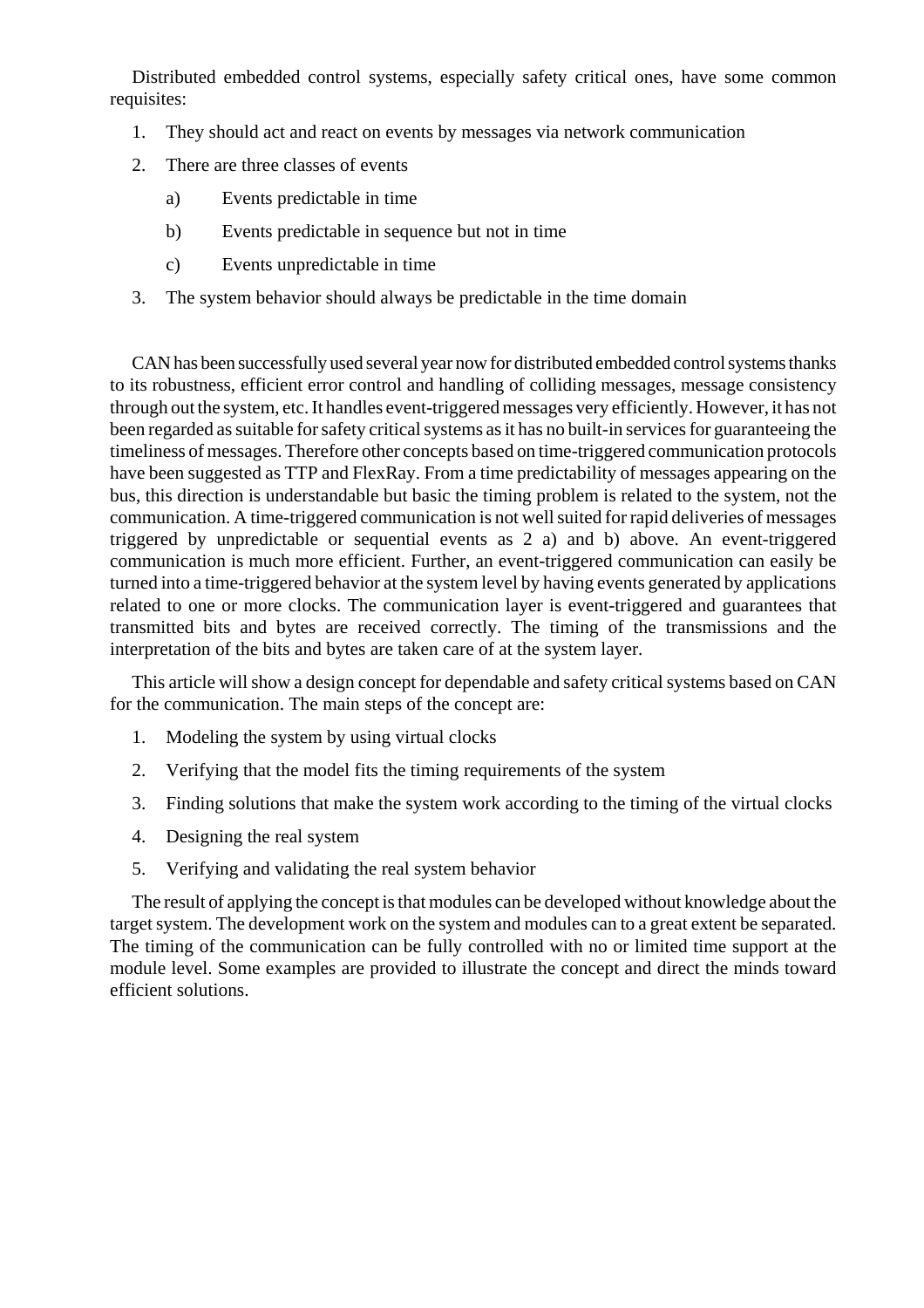# **Time Scheduled CAN Systems**

by

Lars-Berno Fredriksson CTO CanSystem Int. 030201

### **1 Introduction**

A definition of a Hard Realtime System is one where the maximum delay of any information transfer is predictable and calculable. It has been shown that this requirement can be obtained in any event-triggered CAN system if the maximum repetition rate of any message is known<sup>1</sup>. The theory is based on the calculation of worst case, i.e., at an instance when the bus is free and every message in the system would be initiated for transmission at the same time. The probability of this occurring decreases with the number of modules in the system and the number of messages and applying the theory results in poor utilization of the available bus bandwidth. The remedy is to switch to a time scheduled message transfer. CanKingdom supports a global clock, so when this is implemented, it is no problem to schedule messages according to traditional techniques. The bandwidth can be further increased by taking advantage of the collision resolution mechanism in CAN to allow some unscheduled messages, e.g., alarm messages, to take part in the communication, and using the Action/Reaction option in CanKingdom can allow clock-less modules to be utilized in the system. Some solutions are sketched in the article "CAN for Critical Embedded Automotive Networks" in the July-August 2002 issue of IEEE Micro<sup>2</sup>. The purpose of this article is to take the time scheduled concept with CAN yet another step forward and show different ways to use the inherent properties of CAN, resulting in an efficient use of the bus bandwidth using modules supporting different clock and clock synchronization alternatives, ranging from highly sophisticated clock solutions down to no clock support at all.

The idea using time scheduled communication in CAN systems is not new. Bosch has developed Time-triggered CAN (TTCAN) and this is soon to be a part of the ISO 11898 standard. It is generally believed that it is better for hard realtime systems to be time-triggered than event-triggered, i.e., that measurements, event detections and message transmissions are made at specified points in time. Further, time-triggered systems are regarded as synonymous to time scheduled systems. These two beliefs will now be questioned: An event-triggered but time scheduled approach is a better concept. The main goal of *time scheduling* CAN messages is to make the communication behavior predictable, to shorten message latency and to make best possible use of the bandwidth. To reach this goal, some generally accepted rules for *timetriggered* communication should be violated. We can safely do so by using some CAN features and the spirit of CanKingdom: The system designer should set the most efficient rules for his system. We will end up with a handful of building blocks for setting up such rules for an eventtriggered but time scheduled system rather than a time-triggered system.

The key objective of control systems is to detect and react on events. The reaction on events is to create new events. In distributed embedded control systems, the communication must at the very least transfer information about events in the nodes fast enough for them to react in a proper way to keep the system stable. Thus, for control systems, the basis for message scheduling should be primarily based on events related to time, not on time related to events. In any control system, mechanical as well as electronic, there is a delay between the detection of an event and the system response to the event. The delay can be divided into parts, an undesired part and a desired part. The undesired part is given by the selected construction elements and it is a design task to get the desired delay with the right accuracy, taking in account the undesired delay. This is obvious for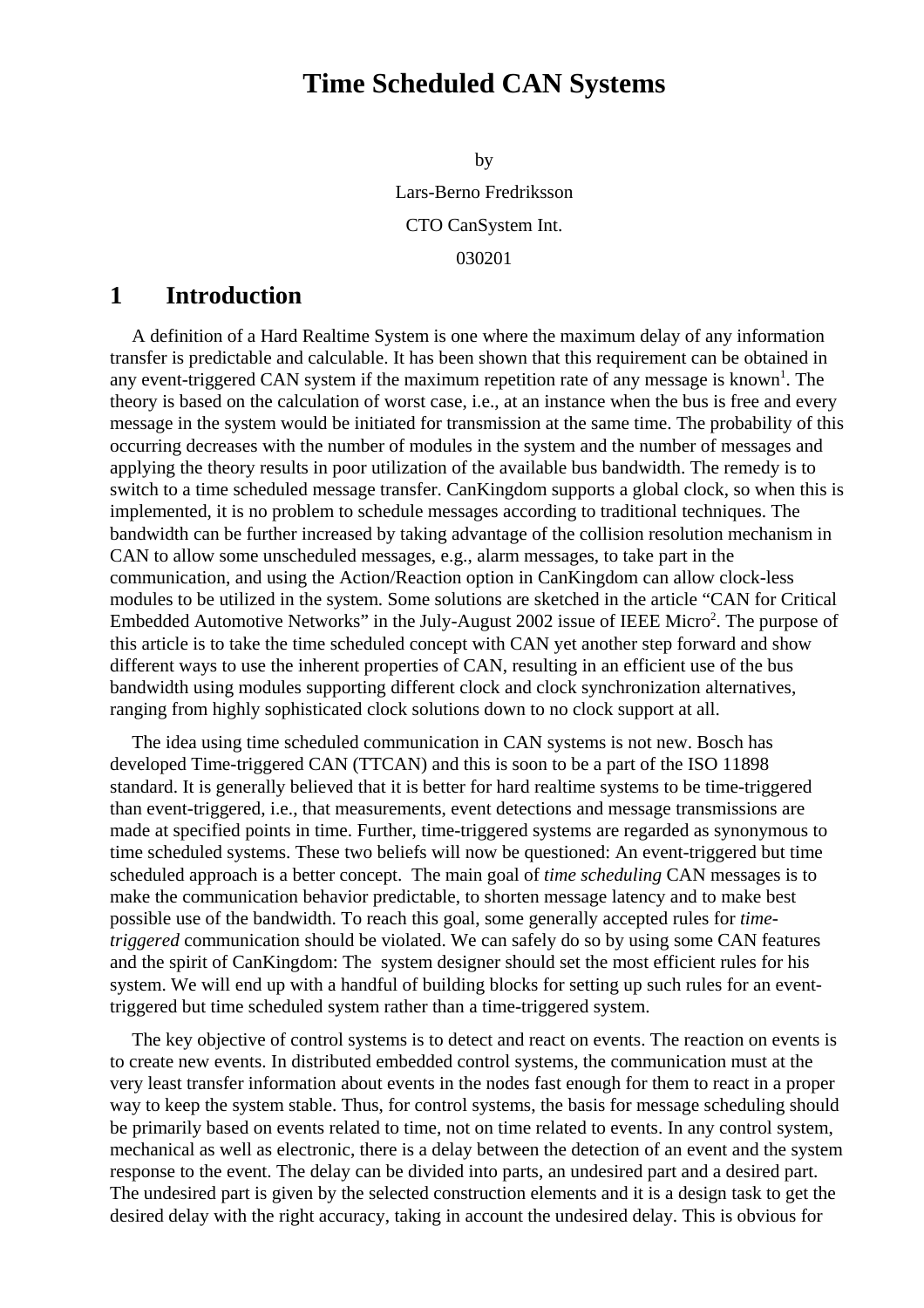mechanical control systems. Construction material properties such as strength, stiffness, density, speed of sound, etc. contribute to the undesired dely and sets the limits for the design possibilities for structures as linkages, springs, gearboxes, etc. in systems to obtain the proper delays in sequences controlling a machine, e.g., a steam or gas engine. The mechanical system also clearly shows the difference in nature between the desired and undesired latency. The desired latency is often a function of some kind of a reference speed but the undesired latency is only a function of the physical time. Most distributed embedded control systems are designed to replace mechanical systems. The problems are the same but the means are different. Construction material properties are replaced by digital protocols, signal propagation, clock accuracies, etc.

# **2 Time Scheduled CanKingdom (TSCK)**

CanKingdom is based on a design concept for distributed embedded control systems with a clear separation between system design and module design. Although there has been some support for time-triggered systems<sup>1</sup> in CanKingdom, there has not been any real support for time scheduling in the concept. This will now be added.

### **2.1 The TSCK concept**

A basic idea behind TSCK is to organize events in time. **Figure 1** shows the model. An event at module 1 generates some kind of a signal that can be processed by a computer task. In this case it is a temperature sensor that generates a signal that the task finds is above a threshold. The task



**Figure 1** Model of a TSCK system

<sup>&</sup>lt;sup>1</sup>Chapter 5 System Time

Chapter 6 Bus management

The **King's Page 10.** (Optional) Minimum time elapsing between two consecutive transmissions of the same CAN identifier.

The **King's Page 11**. (Optional) Circular Time Base Setup Page.

The **King's Page 12**. (Optional) Repetition Rate and Open Window Setup Page.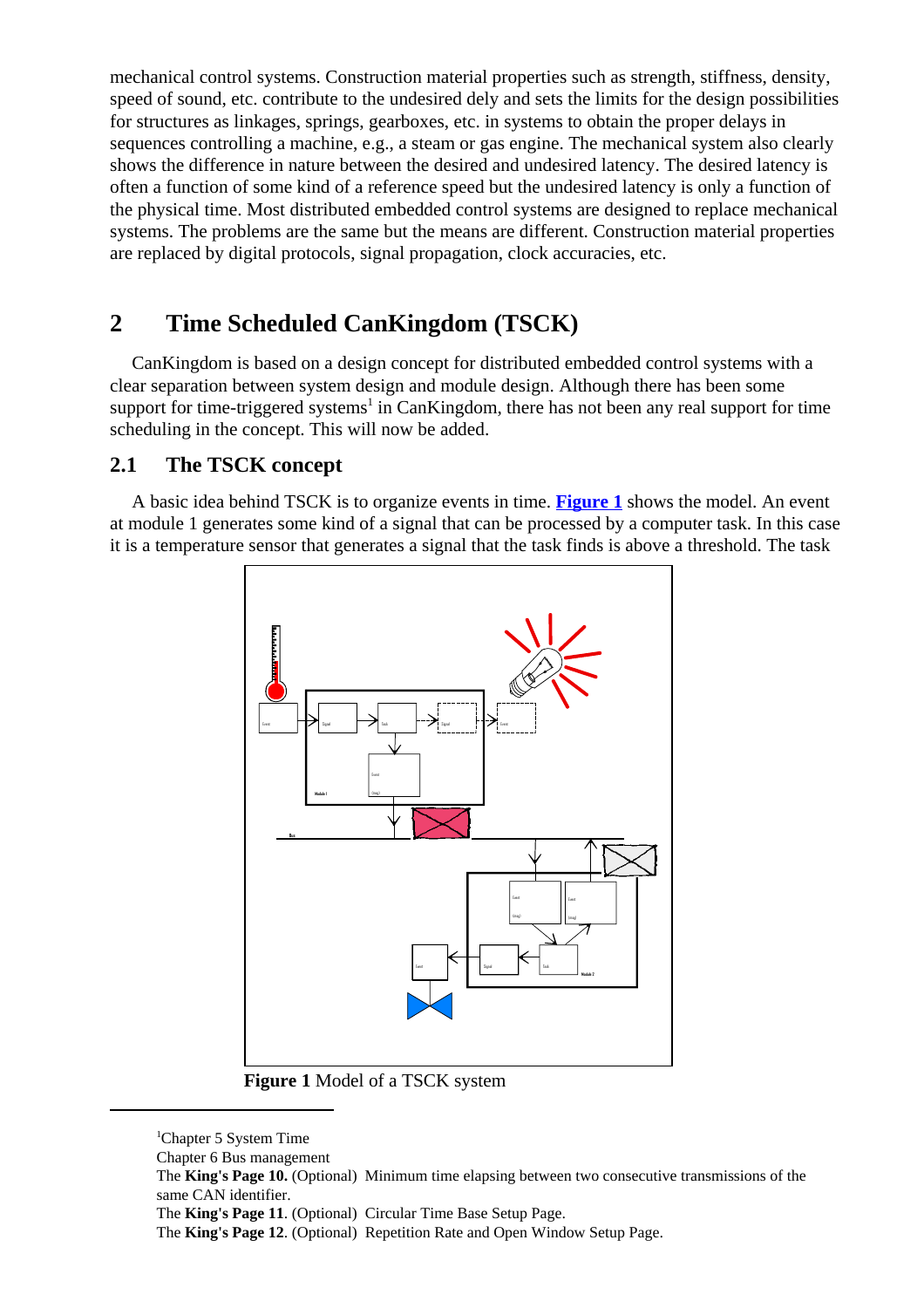generates two responses: A signal that creates a first response event; turn on the warning lamp, and a second response; transmission of a temperature message (the message transmission is also an event). Module 2 receives the message and the task reacts by increasing the cooling liquid flow. The message reception and the increased flow are events. A counter reaching a certain number is also an event, regardless of whether the pulses are generated by a cogwheel or an oscillator. The goal for TSCK is to help the system designer to relate detected events in one module to reaction events in one or more other modules within defined deadlines by means determined by the various module designers. The process is divided into three steps:

- 1. Create a virtual schedule for events based on a virtual time for the System.
- 2. Break down the Virtual System schedule into real Module Schedules based on real time.
- 3. Download the Module Schedules to the respective module.

This process is very similar to project planning and PERT/CPM or GANTT methods and tools can to advantage be used here In the first step, the system designer creates a System Schedule. He schedules all foreseeable major tasks and events required for the system performance according to a virtual time line, generated by a virtual clock. In the next step, he breaks down the System Schedule into Module Schedules related to a local time. The local notion of time can be different in different modules but it is always sufficiently related to the system time to achieve the system performance (**Figure 2**). The local schedules are "downloaded" to the respective module at system start-up or during runtime, partly as specifications to the module designers and partly as control messages (King's Letters).



**Figure 2** TSCK development process. The system designer schedules the whole system according to a virtual system time. The schedule is broken down to module level. The notion of time can be different in each module but is always related to the virtual system time.

Each module will then have a local schedule where events are related to time in some way. Events includes transmission and reception of messages and thus the communication is an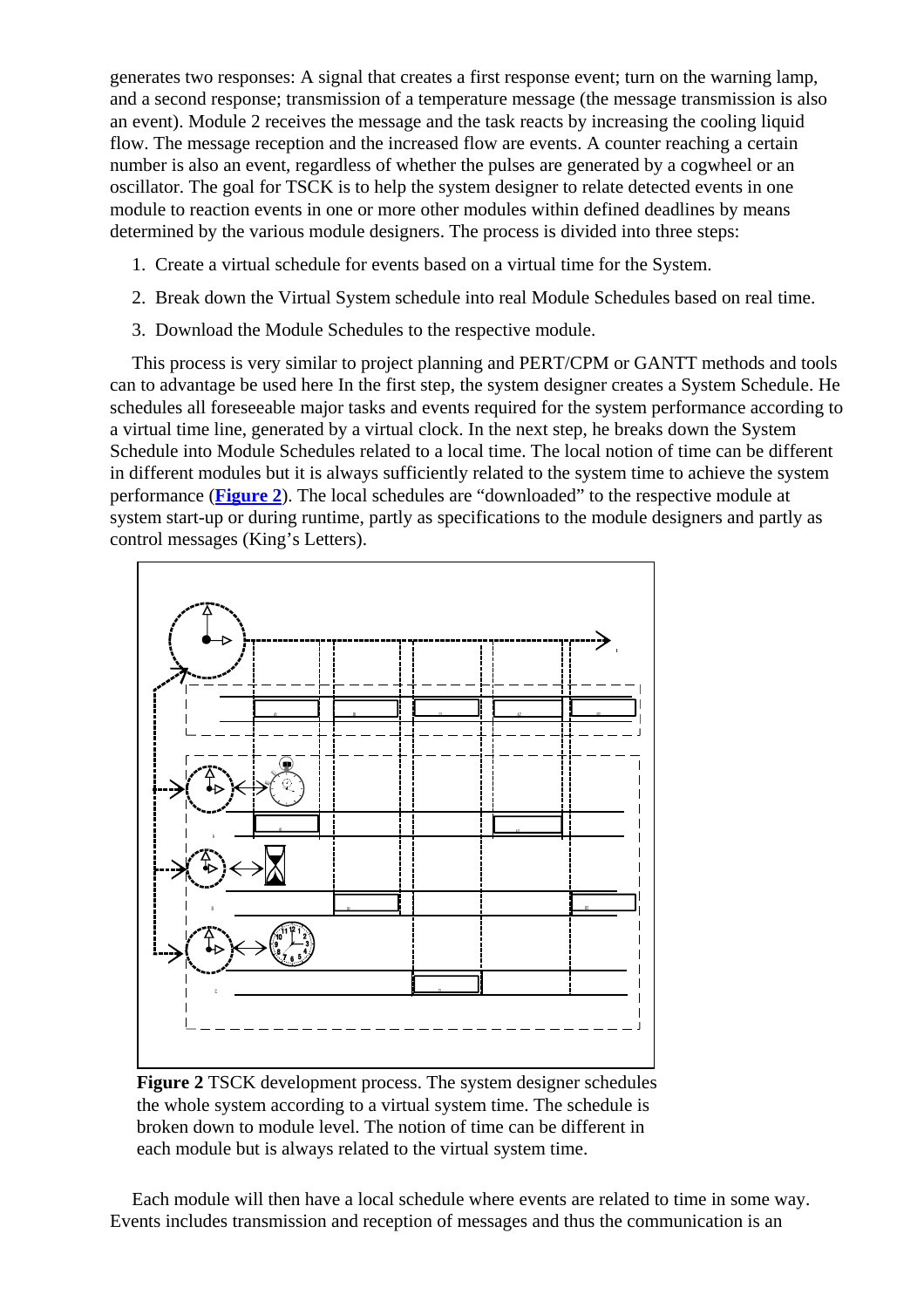integrated part of the control algorithms. The sum of all the module schedules will make up a real system schedule based on real time. The notion of time can be different for different tasks. Feedback loops may be based on the physical second, but message delays on the actual bit rate. Control sequences can be described by using a notion of time where the basic time unit varies with speed. Some events are stochastic and cannot be scheduled in time. They have anyhow to be integrated in the system schedule as the responses to a stochastic event have to meet defined deadlines. To schedule all events in a system might require more than one Virtual Schedule based on different notions of time..

An important difference between TSCK and traditional time-triggered approaches is that TSCK scheduling emerges from events and use time as a support for the scheduling. In traditional time scheduled systems, events are handled in defined time slots. When an event has occurred and created a signal, the signal is placed in a queue and treated in its allotted time slot. This is clearly shown in message schedules where the bus access is distributed in time frames to avoid collisions. TSCK starts with the event and uses the time to judge how fast the derived signal has to be handled in relation to other signals in a given situation. The difference in thinking becomes obvious in the message scheduling. An event is handled according to the Module Schedule by the module software and the resulting message is handed over to the CAN Controller for transmission. The collision resolution mechanism in CAN combined with the sum of the Module Schedules will ensure that the message can be delivered in relation to other messages as fast as possible and within its deadline instead of in a specific time slot. TSCK uses a combination of time synchronization and event sequence synchronization for scheduling of tasks. The TSCK concept covers the whole range from a pure event-triggered system to a pure time-triggered system. In most cases, the optimal system performance is achieved somewhere in between these extremes. It is usually not possible to find the right balance until a prototype of the system is up and running. The development process is iterative, starting with rough specifications that are refined stepwise. When the project reaches its final stage, the development of all the modules are completed and the last adjustments are done by means of control messages from a tool or a supervising module ( **Figure 3**).



**Figure 3** The development of a TSCK system is an iterative process between the system designer and the module designers. The final tuning of the modules is done by means ofcontrol messages from a tool or supervising module.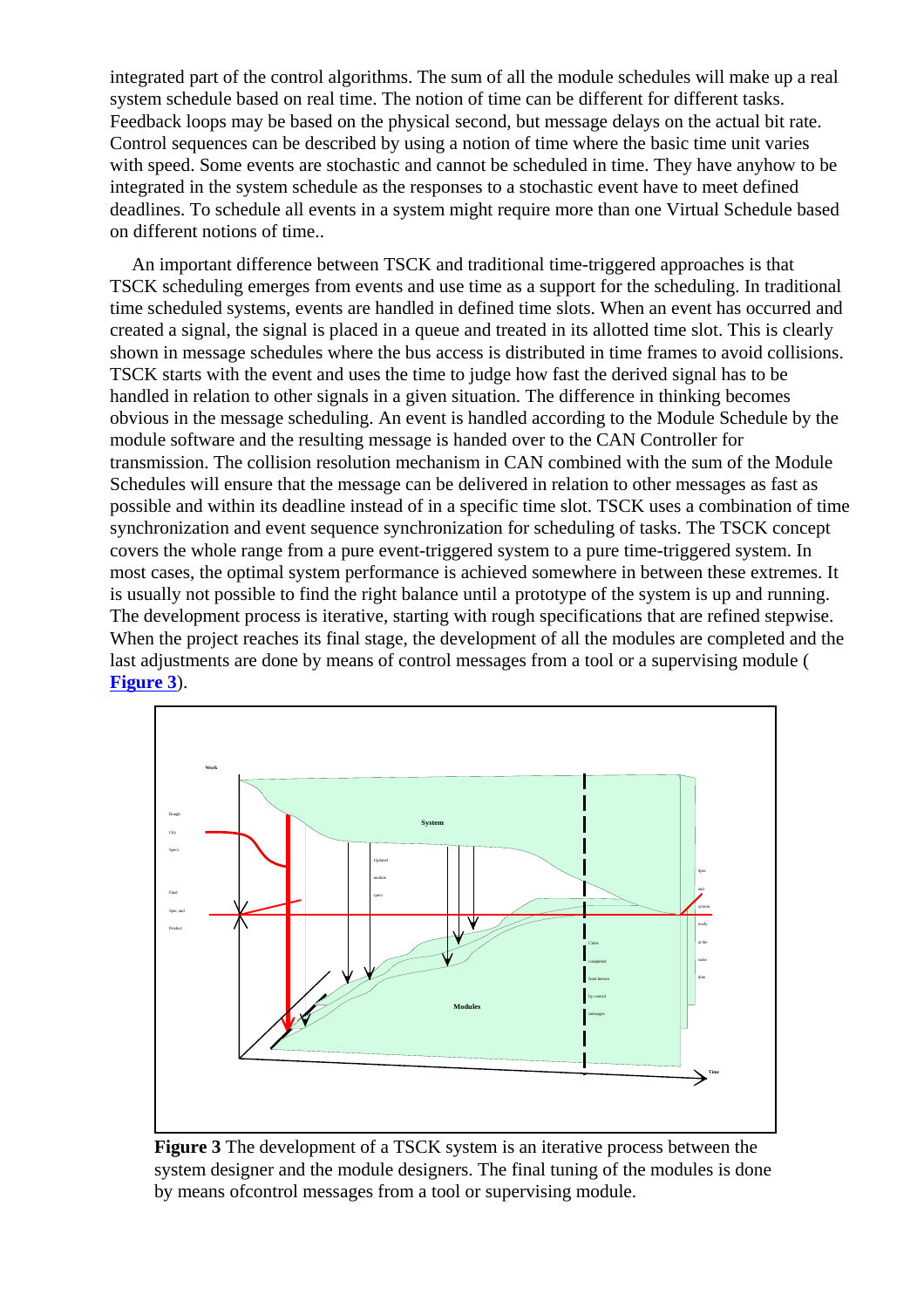#### **2.2 Virtual Time and Virtual Clock**

The Virtual Clock, VC, is used by the system designer to set up an exact global time reference for his system, but only for specification purposes. The VC is an imaginary system clock, showing a Virtual Time (VT). Each module in a system has its own notion of time, the Local Time (LT) that deviates more or less from the VT. It is the system designer's task to set up relations between the different CTs and the VT. With the help of these relations he can coordinate the different modules to work in concert and, among other things, transmit messages in a timely manner. Using the VC, the system designer creates a system specific notion of time that can be or not be related to any other time standard, e.g., UTM. The VC is just an aid in the design process to make the system behavior predictable. The VC may or may not be replicated by a real clock in a module.

The VC produces either a linear or a circular time. A linear time can either be infinite (continuously growing) or definite (starting at an event and finishing at an event or after a certain time). A circular time runs seamlessly and continuously from a minimum value to a maximum value. GPS time is an example of an infinite linear time. A church clock shows a circular time. The time keeper at a track and field meet uses a definite linear time, starting at the "go" event and ending when the last athlete has crossed the finishing line. The difference between linear and circular time can be subtle. The starting and finishing event can be the same, e.g., when a master clock passes 12 o'clock. This might look like a circular time but it is not. A circular time revolves continuously, independently of any specific events. The difference between the two revolving times might look unimportant but is not. With a revolving linear time, it is natural to synchronize all the clocks in a system at the same event, the starting point. It is also natural to assume that all nodes have the same kind of clock. In a circular time, each clock is synchronized when needed and each node has a clock good enough for its tasks.

The VC issues a Virtual Time Tick (VTT). The length of the VTT can be either constant or variable. In most systems, the VTT is constant and related to the physical second as a decimal or binary fraction, e.g., 1 ms or 1/256 second tick, or to a specific frequency as the 1.25 ms tick based on 13 MHz in Bluetooth and GSM systems. In some cases, it is an advantage to have a variable VTT, e.g., to have a system time related to the angular speed of an engine or to have the time running slower when the system is in sleep mode, but in parallel have a fixed time tick for communication tasks. Many sports like football, hockey, basket ball, etc. make use of a variable time tick. The time tick is usually the physical second but now and then the referee stops the time, i.e., creates a long time tick, making the game time run slower than the standard time. It might be pointed out that a VTT may or may not be related to the bit timing on the CAN bus.

#### **2.3 Local Clock and Local Time**

A cornerstone in the CanKingdom concept is that a module designer should need a minimum knowledge about the system into which his module will be integrated. He should provide a variety of options for the system designer to pick the one that fits the system. The description of the VC clearly shows that there are several alternatives for a system clock. By definition, the VC represents the exact time within the system. Any other clock in the system is related to the VT. Some times the VC can be exactly mapped by one master clock in a system but in other cases several clocks in a system can have the role of a master, each of them deviating slightly from the VC. Then the average time of all of them will show the VT. There are also cases when there is no master clock at all but every clock in the system is related to the VC through a chain of event relations. Thus, at the module level it is not necessary to know anything about the VC. The only thing required is a possibility for the system designer to relate the LT to the VC. The commonality of any CAN system is the CAN bus, so the first option to get a relation to the VC is via the bus traffic. In CanKingdom systems, the simplest way to provide such a relation is to support the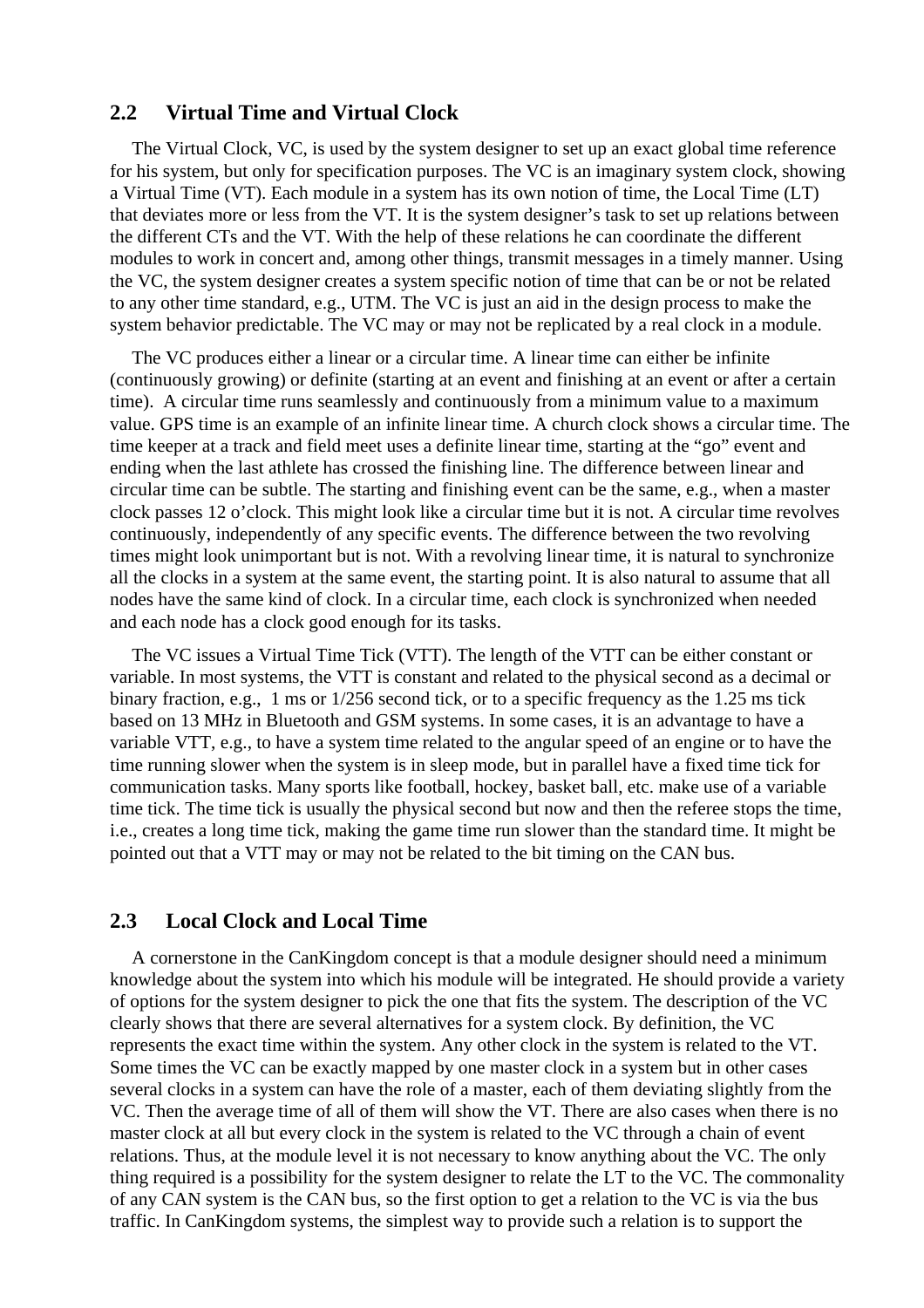King's Page 5, "Action/Reaction.". By means of the KP5 the King can instruct the module to execute a task as soon as a specific message is received. Thus, a module does not even have to have a clock in order to have a relation to the VC and to participate in a time scheduled system.

A module may provide a Local Clock (LC). In its simplest form, this is just a free running counter with a specified accuracy. This is enough to make it possible to set up the means of a local schedule based on this local time that in turn can be correlated to the VC by one or more messages through KP5. If better accuracy is needed, system wide synchronized module clocks can be implemented. By supporting KP11 "Circular Time Base setup Page" and KP12 "Repetition Rate and Open Window setup Page"and the "Time Herald"in the module, the King can synchronize a LC to other clocks in the system.

### **2.4 The Virtual Schedule**

Like the VT, the Virtual Schedule (VS) is just an aid for the system designer to specify the system requirement for the relation between events in time (including message transmissions and receptions). The VS shows the ideal timing, and acceptable deviations from this are then described with the VS as reference. The Virtual Clock generates the Virtual Time line and each message is assigned a time slot when it is allowed to occupy the bus. The minimum and maximum time a message will occupy the bus, how much it will jitter within the slot, and how much the slot itself will jitter in reality, depends on the relation between the VT and the LT. There are several ways to relate the VT to the local LT and the relation can be different between different modules as well as different for different events and tasks within a module. The relations can also shift between modes such as set-up, diagnostic, runtime, etc.. Some examples on relations:

- 1. Some or all modules are connected to the same external time reference, e.g., GPS
- 2. One module clock is regarded as system clock and other module clocks are synchronized to that clock.
- 3. The LT is set to specific values at reception of certain messages.
- 4. The LT is set to specific values at certain events.
- 5. The module lacks a LC and events are related to reception of certain messages.

### **2.5 Module Schedule**

The CanKingdom concept does not require a module to have any knowledge about how the messages are scheduled within the system. Only the system designer needs to know. The module has only to provide the possibility for the King to schedule messages according to the LC and/or to certain events. The combination of all local schedules will create a real system schedule. As mentioned in section 2.2, a module can participate in a Time Scheduled System even if it has not got a clock and schedule. In the next version of CanKingdom, there will be support for setting up and identifying module schedules.

# **3 Examples of message scheduling**

The first approach is a traditional time schedule and this is then compared with other approaches. They will show that traditional systems are resource hungry because they rely on time-triggered transmissions and that a more than three fold gain can be achieved by applying time scheduling on event-triggered transmissions.

 To illustrate the different solutions, we use a small and simple system with only three modules, A, B and C (**Figure 4**). They can transmit two messages each: A1 & A2, B1 & B2, C1 & C2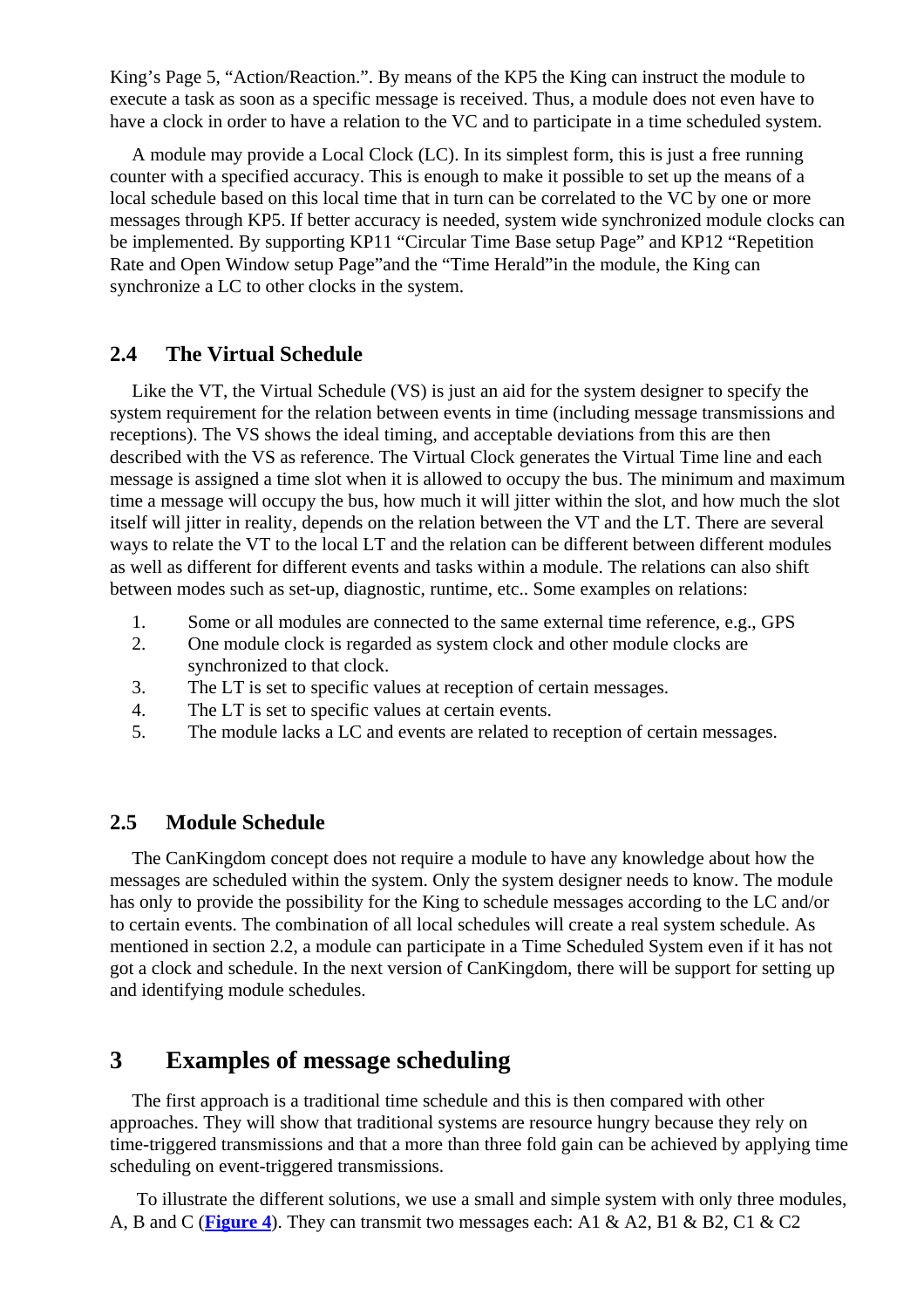respectively, with the same length of 100 bits, the same update rate, 600 ms, and a maximum latency time of 200 ms. Each module can also transmit an alarm message (indicating local failures), Aa, Ba and Ca respectively with a maximum latency time of 600 ms.



**Figure 4** Example system with the modules A, B and C.

We will begin the examples by writing a short VS for the regular messages. This is the ideal time schedule for our messages and the outcome of the different methods will be compared with this. The most efficient schedule during normal conditions we can come up with is to transmit the messages back to back as this would require the lowest bit rate. We can set the virtual time tick to 1 ms, equal to one bit, the virtual time slots to 100 VTT, which gives us the virtual time schedule shown in to figure **Figure 5**.



**Figure 5** Basic Virtual Schedule

### **3.1 Traditional time-scheduling**

Beside being time-triggered, the basic rules for a traditional time-scheduled system are: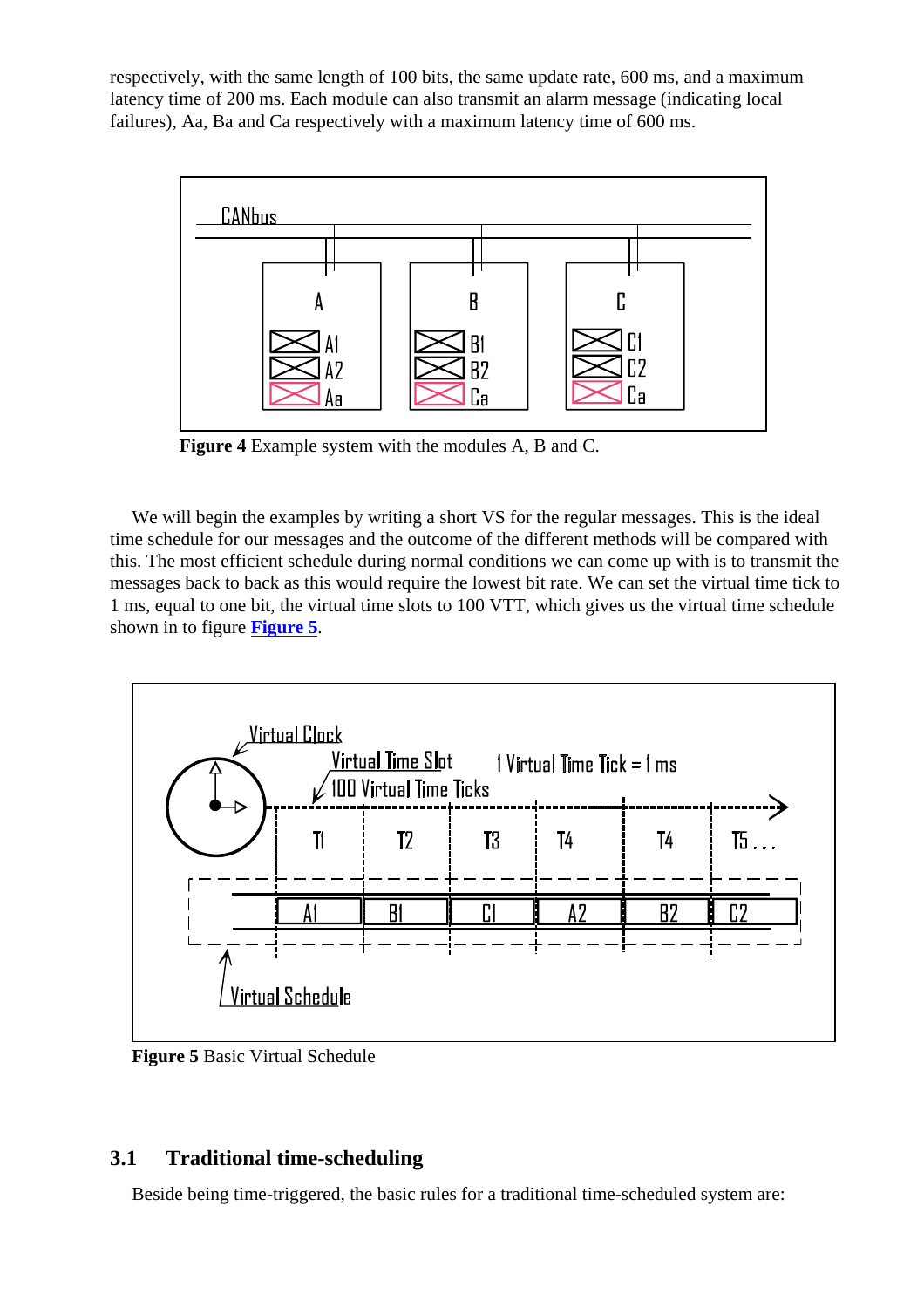- 1. Each message is assigned specific time slots
- 2. Each module has a clock that is synchronized to a master clock with a certain accuracy
- 3. Message collisions on the bus are not allowed
- 4. Corrupted messages are not retransmitted

Rule 1, "Each message is assigned specific time slots," is fulfilled with the basic virtual schedule for repeatedly transmitted messages. Each message has its own time slot, A1in T1, B1 in T2, C1 in T3, A2 in T4 and so forth and the schedule repeats itself. The schedule can be shown in a table:

| T1               | T <sub>2</sub> | T <sub>3</sub> | T4             | T <sub>5</sub> | T <sub>6</sub> |
|------------------|----------------|----------------|----------------|----------------|----------------|
| $100 \text{ ms}$ | $200$ ms       | 300 ms         | $400$ ms       | 500 ms         | $600$ ms       |
| A1               | B <sub>1</sub> |                | A <sub>2</sub> | B <sub>2</sub> | C2             |
| AI               | B1             | C!             | A <sub>2</sub> | B <sub>2</sub> | $\rm C2$       |

But the alarm messages have to be scheduled as well although they will rarely appear during normal conditions To make space for them, the time slots have to be made smaller, i.e., the VTT has to be shortened to .67 ms and the bit rate increased to 1.5 kbit/s to meet the maximum delay allowed for alarms, 600ms. The adjusted schedule is shown below.

| 67 ms   133 ms   200 ms   267 ms   333 ms   400 ms   467 ms   533 ms   600 ms |    |                |    |  |
|-------------------------------------------------------------------------------|----|----------------|----|--|
|                                                                               | A2 | B <sub>2</sub> | Aa |  |

Rule 2, " Each module has a clock that is synchronized to a master clock with a certain accuracy" sets some physical requirements. Each module needs its own local schedule containing at least those messages it should transmit or receive. The reference for this schedule is the local clock and this deviates more or less from the master clock. We will not discuss the master clock here, only assume that it communicates time by time messages on the bus. The ISO 11898-4 standard gives examples of how it can be done. **Figure 6** shows that module A has a positive offset error (dA) and a correct clock frequency, that module B has a negative offset (dB) and a correct clock frequency and that module C has a slightly faster clock resulting in an increasing offset over time (dC - dC'). There are three ways to cure this problem :

- 1. Increase the frequency of clock synchronization messages
- 2. Widen the time slots
- 3. Use more accurate clocks in the modules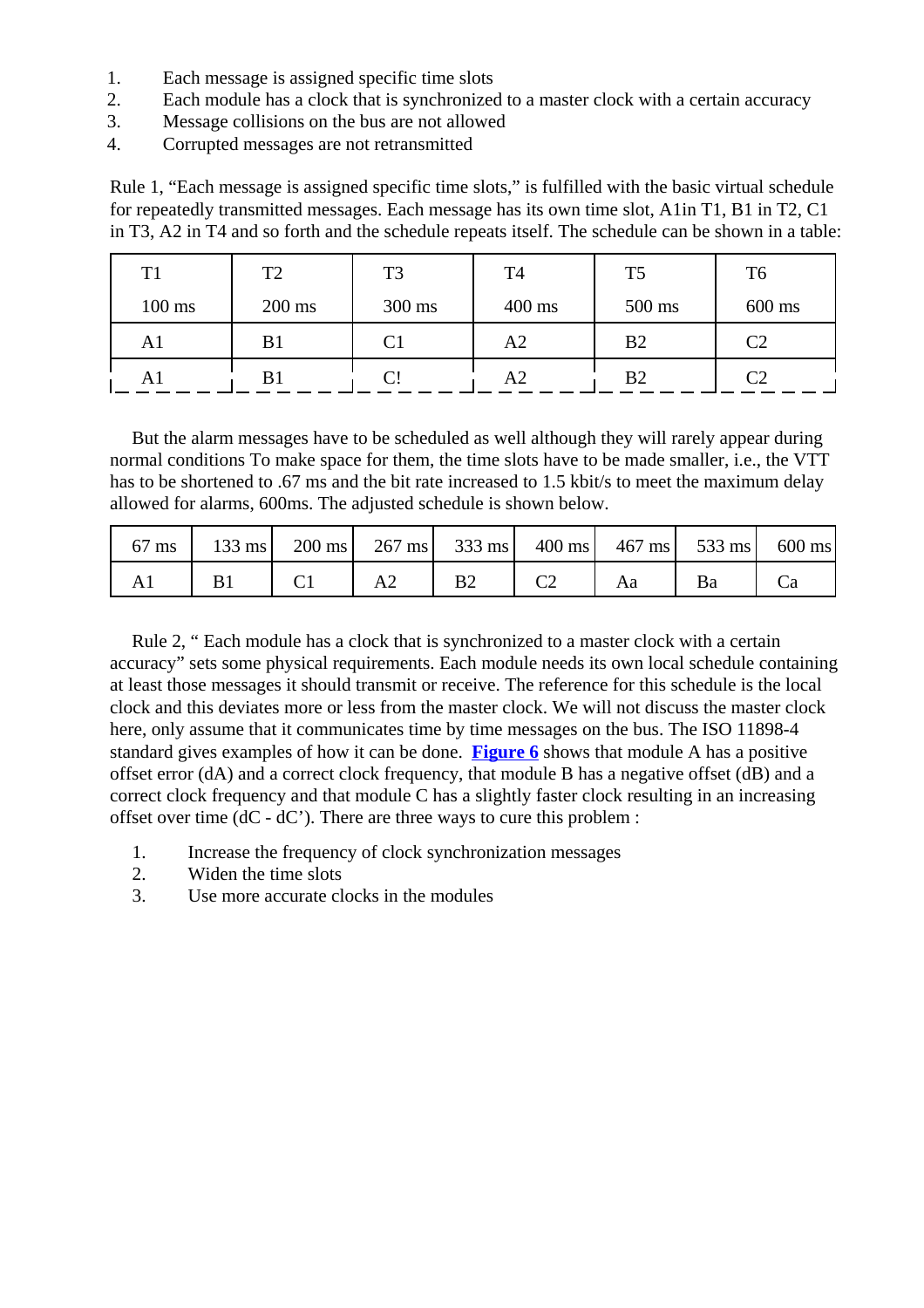

Figure 6 Impact of the deviation of module clocks to the master clock.

To keep the local clocks synchronized, we have to schedule a message from the Time Master to announce the correct system time. How often this has to be sent depends, among other things, on the quality of the least accurate clock within the system which determines how often the clocks in the system should be synchronized.

There are many different ways to synchronize clocks and to keep them in shape using the bus communication. This paper merely discusses principles, so we use just one additional message, TM, to cover the issue. We have then to add a time slot for TM. To fulfil the timing requirements, we decrease the VTT to .6 ms and increase the bit rate to 1.67 kbit/s:

| 60 | 120 | 180 | 240 | 300 | 360            | 420 | 480 | 540 | 600 |
|----|-----|-----|-----|-----|----------------|-----|-----|-----|-----|
| TM | Al  |     | ◡▴  | AZ  | B <sub>2</sub> | ◡▵  | Aa  | Ba  | Ċа  |

To meet Rule 3 "Message collisions on the bus are not allowed and Rule 4 "Corrupted messages are not retransmitted" the message rate has to be at least doubled to meet the update rate for the ordinary messages and the maximum latency for alarm messages. The reason for this is that disturbances on the bus are stochastic and thus cannot be scheduled. If a message is corrupted on the bus, it has to wait for its next time slot and still meet its maximum latency time:

| $\overrightarrow{n}$ | 30 | 60             | 90 | $120$ 150 180                              | 210 |            | 240 270 | 300 |
|----------------------|----|----------------|----|--------------------------------------------|-----|------------|---------|-----|
|                      |    |                |    | TM   A1   B1   C1   A2   B2   C2   Aa   Ba |     |            |         | Ca  |
|                      |    | $TM$   A1   B1 |    |                                            | C2  | Aa $\vert$ | Ba      | Ca  |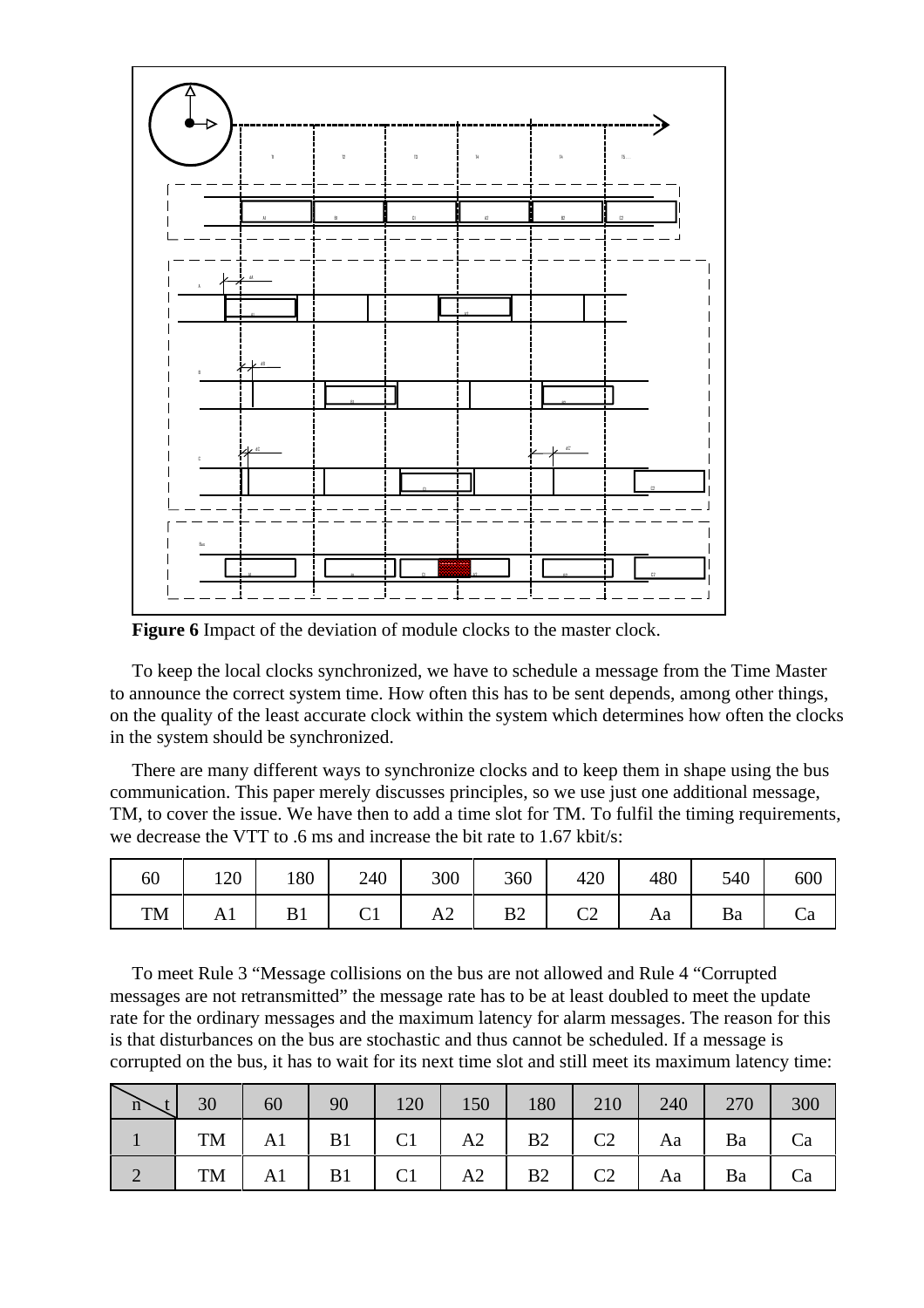The VTT has now to be 0.3 ms and the bit rate 3.33 kbit/s. As the messages are transmitted back-to-back, all clocks have to be perfectly synchronized. Assuming the clocks can be accurate to within +/- .5%, the bit rate has to be further increased by 1% to avoid collisions due to jitter.

In this example we started with a bandwidth requirement of 1 kbit/s for the basic message transmission and ended up with 3.4 times more to cope with alarm signals, corrupted messages and clock accuracies. All modules have to support clock synchronization and to be equipped with clocks good enough to keep time within half a percent of the master clock. On top of what is already discussed, the system relies upon that each local clock is working correctly. To enssure that this is true, additional resources are required. It can be concluded that time-triggered systems are resource hungry. A better approach is needed and TSCK is a candidate as will be shown below.

# **4 Violating the rules**

In modern CAN Controllers the automatic retransmission of corrupted messages can be turned off, thus removing the biggest obstacle to use CAN in time-triggered systems. The nondestructive message collision resolution feature of CAN opens up a safe way to violate the third rule "Message collisions on the bus are not allowed" in time-triggered systems. Breaking this rule results in more efficient use of the bandwidth and allows for using less accurate clocks in modules. It will also be shown that the fourth rule "Corrupted messages are not retransmitted" can also be violated safely and successfully. The communcation is then not time-triggered but can still be time scheduled.

### **4.1 Allow message collisions**

The key to better use of the bandwidth is to allow message collisions. The very bandwidth thieves in the time-triggered example are the alarm messages. As they should not be needed during normal conditions, they do not lend themselves to be time scheduled. They should be transmitted when needed. The non-destructive collision mechanism in CAN makes the communication fully predictable also when collisions occur. The first step is to use this feature for alarm messages but it will also be shown that scheduling messages to deliberately collide will result in a more efficient use of the bandwidth and less demands on clock accuracy.

### 4.1.1 Alarm messages

In traditional time-scheduled systems, alarm messages take a great portion of the bandwidth. The reason for this is that they do not really fit in the time scheduling concept as they are genuinely triggered by unpredictable events. The maximum latency time allowed for alarm messages is usually short and thus they have to be allotted frequent time slots. In our example a long latency was allowed, but thirty percent of the bandwidth still had to be allocated for the alarm messages. By allowing message collisions, no bandwidth has to be allotted to alarm messages. They can be transmitted immediately whenever alarming conditions are detected. The alarm messages are then unscheduled:

| $\mathbf n$ | 43 | 86 | 129 | 171<br>111    | 214            | 257            | 300                      |
|-------------|----|----|-----|---------------|----------------|----------------|--------------------------|
|             | TM | Al | B1  |               | A <sub>2</sub> | B <sub>2</sub> | $\curvearrowright$<br>◡▵ |
|             | TM | Al | B1  | $\mathrm{C}1$ | A <sub>2</sub> | B <sub>2</sub> | ◡▱                       |

The VTT is now .43 ms and the bit rate 2.32 kbit/s. The bandwidth utilization is increased by 30% and, on top of that, the maximum latency time of an alarm message is reduced seven times, now less than 86 ms compared with 600 ms for the traditional schedule!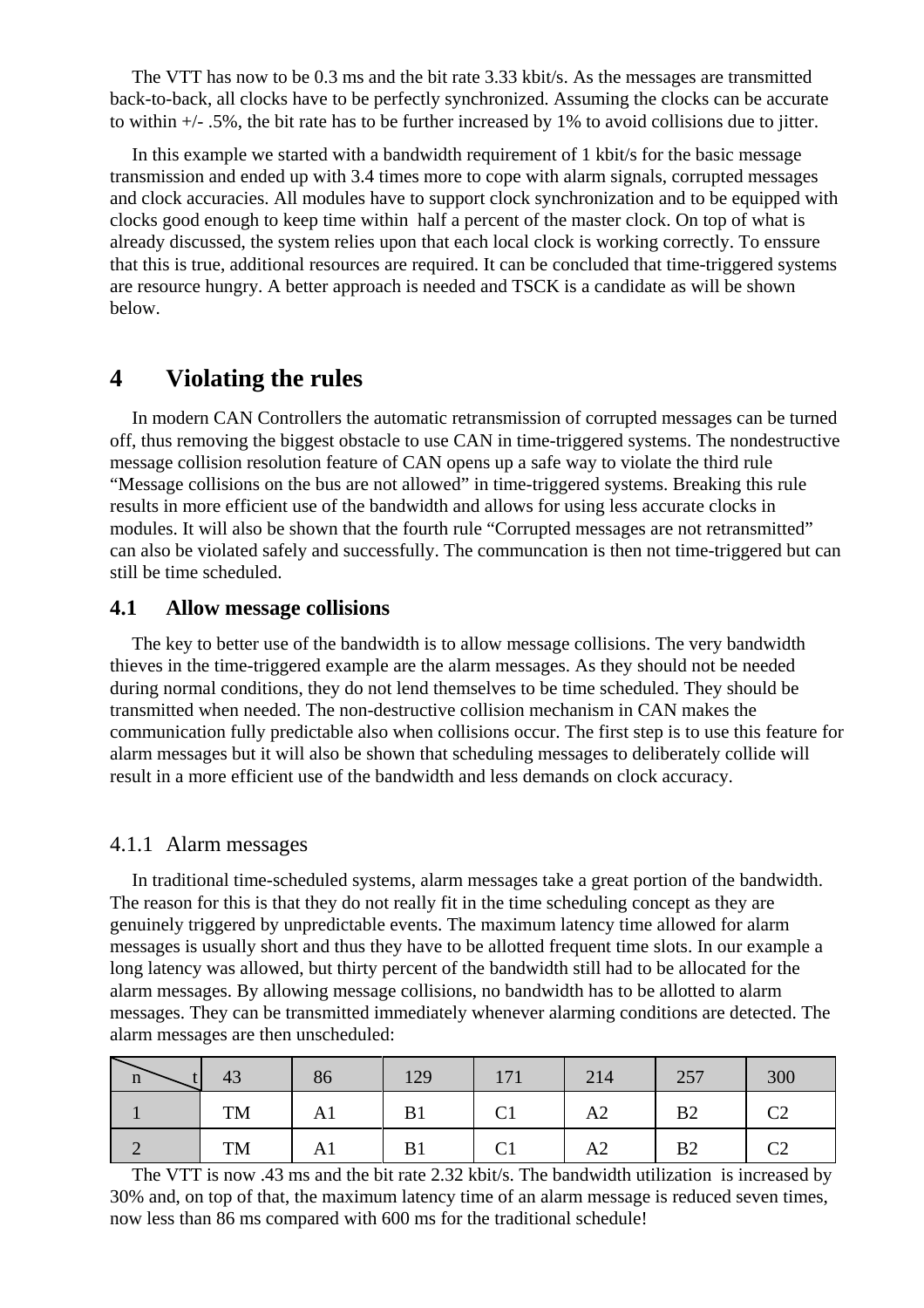### 4.1.2 Reduced clock accuracy requirement

Less accurate clocks can be used by deliberately scheduling messages to collide with the respectively preceding ones on the bus. If a message B collides with the previous one A after the first bit of A is sent (the Start Of Frame) on the bus, according to the CAN rules, B waits until A is fully transmitted and then accesses the bus immediately . As the next time slot is reserved for B, no other message is competing for the bus and B will be transmitted regardless of its CAN priority. If pending messages are "pre-fired" 49 bits into the preceding messages, each clock could deviate +/-49 bit times from the LC and the timing on the bus would still be correct (**Figure 7**). If a module knows how much its schedule is "pre-fired", it can use the actual message release time to adjust its clock offset.



**Figure 7** Local schedules deliberately skewed into the previous time slot. The CAN collision resolution mechanism puts the messages into the correct slot.

### 4.1.3 Allow retransmissions

As a rule of thumb, more than one error frame in one thousand messages indicates a severe problem in a CAN network. As errors are unpredictable events, the bandwidth was cut to half to cope with the problem in the previous examples. By allowing retransmission of a corrupted message, assigning a proper priority to each message, the extra bandwidth needed for alarm messages can be cut down to almost zero and the maximum latency time for any message is decreased by a factor 2. In **Figure 8** a small gap between the messages has been introduced in the virtual schedule to allow for retransmissions. The "pre-firing" is applied in the local schedules. Message A is corrupted just before it is completed and immediately retransmitted (A'). A' now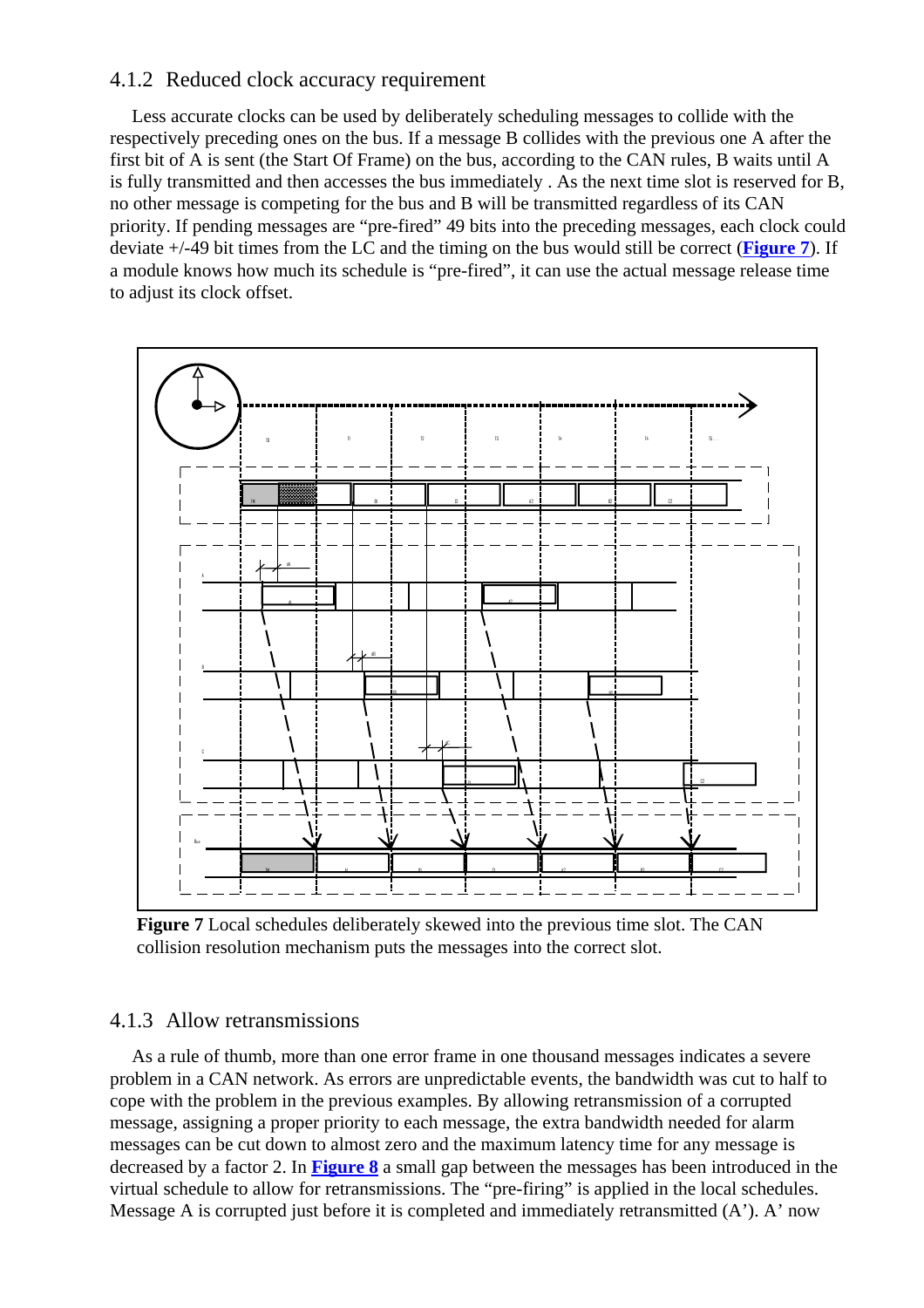occupies a part of the next slot intended for B1 and B1 has to wait until A' is completed. The following messages will be sent back-to-back until the sum of the gaps has compensated for the additional message. In this case, with inaccurate clocks and a long "pre-firing," the priority of the messages has to be in decending order. Otherwise some messages may shift place in the back-toback sequence. This is of importance only for message timing as each message has a unique identifier and is not dependent on the slot for identification.



**Figure 8** Retransmission of a corrupted message

The latency due to a transmission can be fully controlled by the selection of CAN identifiers, gap between messages, clock accuracies and their "pre-firing." It would be a nice feature if the maximum number of attempted retransmissions could be set in the CAN Controller. This is currently not the case but the number of attempts can be controlled by the module CPU if the module has a CAN Controller with error flag indication (which most CAN Controllers have).

### 4.1.4 Time scheduled systems without time master

It is often taken as a prerequisite that a time scheduled system needs a physical time master. This is not the case. Many applications need a specific and accurate sequence of messages only for a short period of time, e.g., during one revolution of a shaft. Examples of such systems are airjet weaving machines and combustion engines. In an air-jet weaving machine, the opening of the main air-jet nozzle and the relay nozzles have to be accurately controlled in time when the shed is open to achieve a high quality fabric and low energy cost. In this case, the VTT is constant. A combustion engine needs a precise control of the closing and opening of valves and the point of ignition, all related to the shaft position. This can be obtained by a virtual time where the VTT changes with the rpm. Common to both examples are that some tasks in some modules have to be coordinated with the turning angle of a shaft in the machine. There are several control systems that show the same or similar characteristics. Such systems can be seen as time-triggered during the development phase, i.e., when making the Virtual Schedule, but be implemented as event-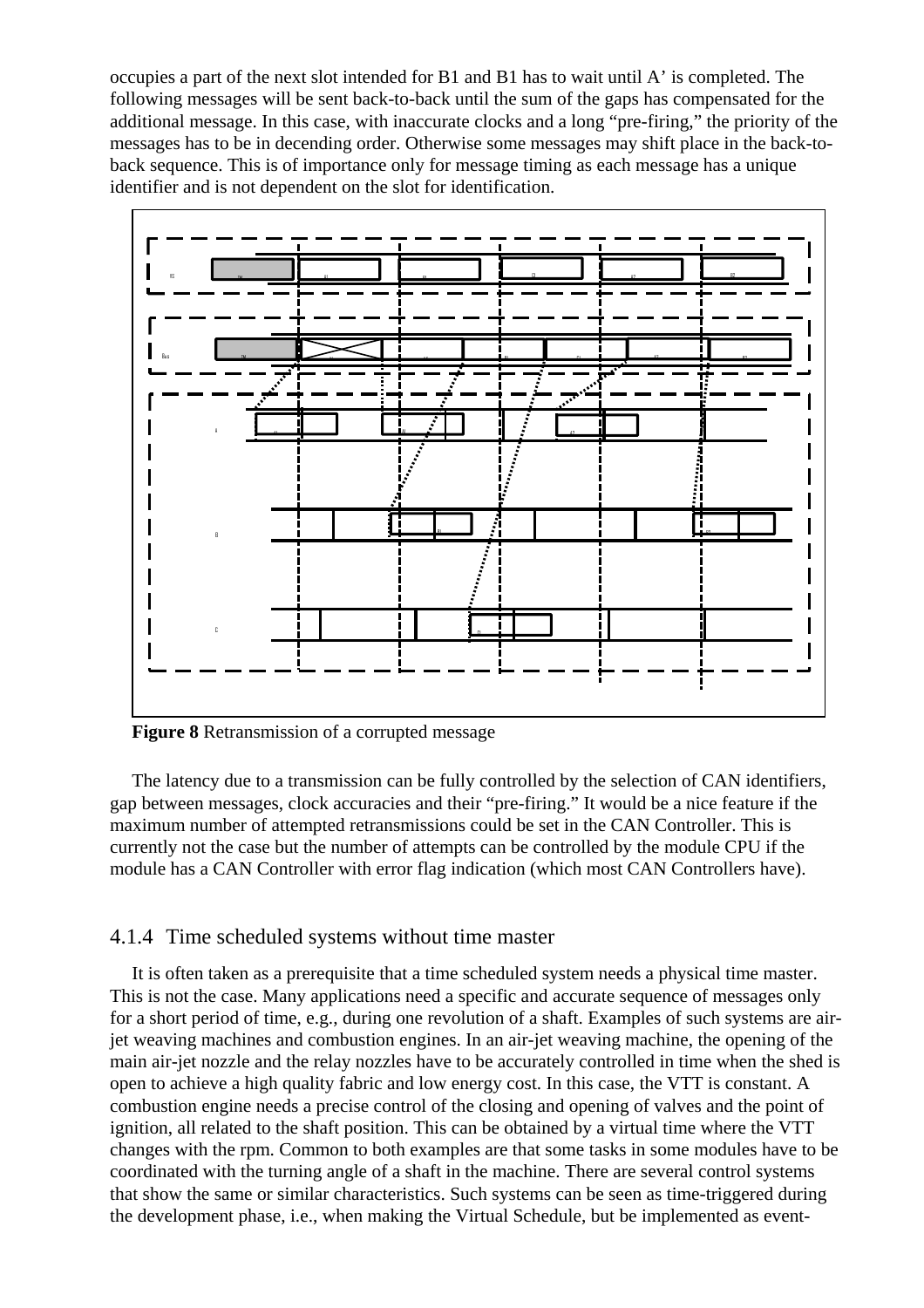triggered in each module, the events being certain messages appearing on the bus. The local schedules are then implemented as delays after reception of certain messages before generating one or more events. The delays are measured by the local clock and how this is done is entirely a local problem.

**Figure 9** illustrates the principle. A combustion engine is controlled by a CAN network One or more sensors detects the top dead center (TDC) position of the shaft.



**Figure 9** Sequential message scheduling with a VTT related to shaft speed in a combustion engine.

When the TDC, is detected, the TDC sensor module or modules immediately transmit a message without data. If there are more then one detector module, they may all use the same identifier. Messages that hit the bus within the SOF bit will all appear as one and the same. A timeout that aborts a transmission attempt after a number of bit times would avoid those missing SOF duplicating the message or retransmitting at too a late time if the TDC message is corrupted. The reception of the TDC message starts the virtual clock and the virtual schedule would look as follows: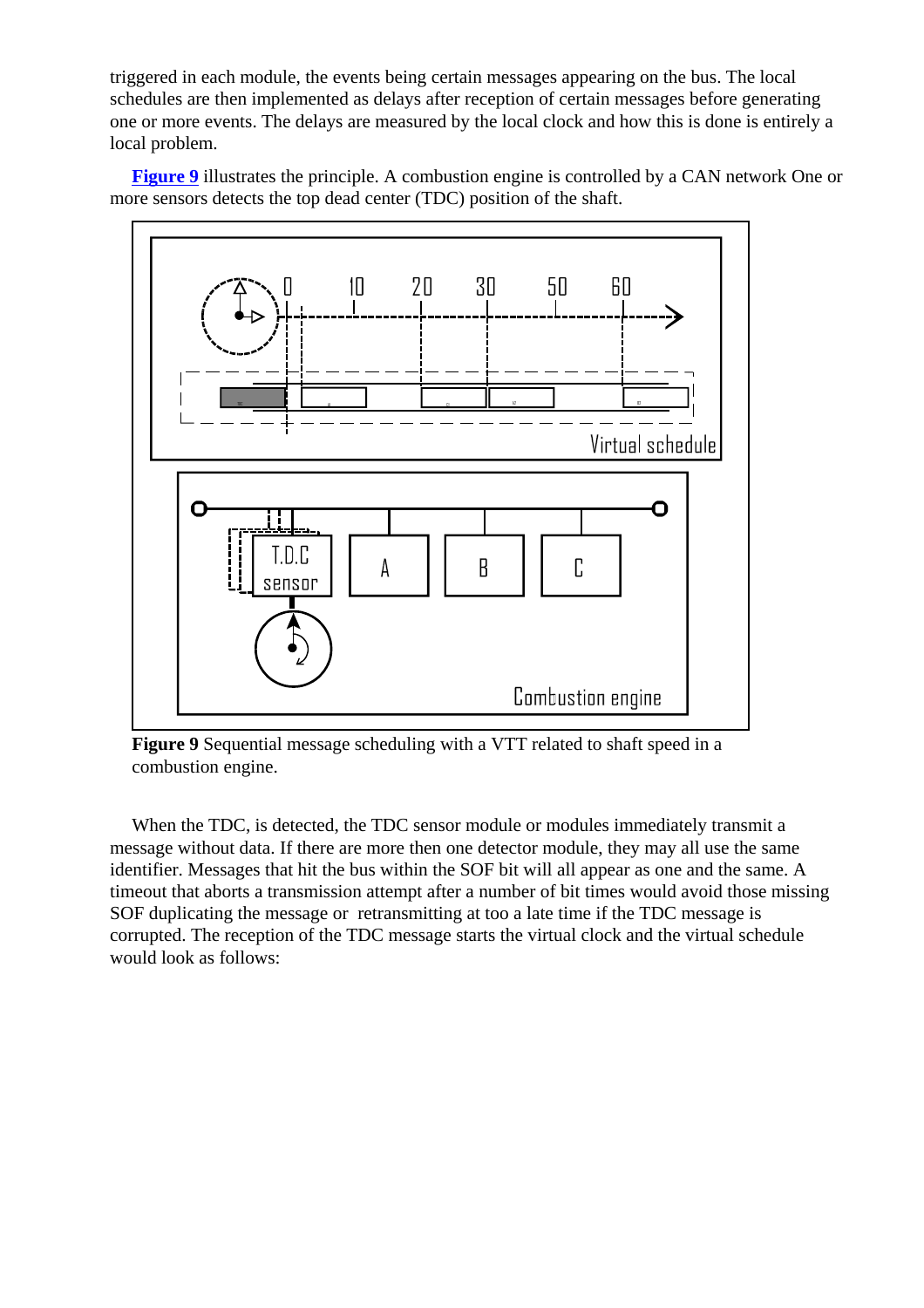| <b>VT</b>      | Message        |
|----------------|----------------|
| 0              | <b>TDC</b>     |
| $\overline{2}$ | A <sub>1</sub> |
| 20             | C <sub>1</sub> |
| 30             | A2             |
| 60             | B <sub>2</sub> |
|                |                |

The virtual schedule is then converted to local schedules for each module:

|                    | Module A                   |                     |                    | Alternative schedule       |                     |  |  |
|--------------------|----------------------------|---------------------|--------------------|----------------------------|---------------------|--|--|
| Trigger<br>message | Delay<br><b>Time Ticks</b> | Transmit<br>message | Trigger<br>message | Delay<br><b>Time Ticks</b> | Transmit<br>message |  |  |
| <b>TDC</b>         | $\overline{2}$             | A1                  | <b>TDC</b>         | $\overline{2}$             | A <sub>1</sub>      |  |  |
| <b>TDC</b>         | 30                         | A2                  | C <sub>1</sub>     | $\theta$                   | A2                  |  |  |
|                    |                            |                     |                    |                            |                     |  |  |
|                    | Module B                   |                     |                    | Alternative schedule       |                     |  |  |
| Trigger<br>message | Delay<br><b>Time Ticks</b> | Transmit<br>message | Trigger<br>message | Delay<br><b>Time Ticks</b> | Transmit<br>message |  |  |
| <b>TDC</b>         | 60                         | B <sub>2</sub>      | A2                 | 10                         | B <sub>2</sub>      |  |  |
|                    |                            |                     |                    |                            |                     |  |  |
|                    | Module C                   |                     |                    | Alternative schedule       |                     |  |  |
| Trigger<br>message | Delay<br><b>Time Ticks</b> | Transmit<br>message | Trigger<br>message | Delay<br><b>Time Ticks</b> | Transmit<br>message |  |  |
| <b>TDC</b>         | 20                         | C <sub>1</sub>      | A <sub>1</sub>     | 8                          | C <sub>1</sub>      |  |  |
|                    |                            |                     |                    |                            |                     |  |  |

One way to schedule messages is to let all of them use the TDC message as triggering event, but as shown in the alternatives, only one has to use the TDC message and the others can be related to the virtual clock via a chain of messages. In the highly simplified example above, the local Time Ticks happened to be the same as the VTT. This might not always be the case and is not necessary. A module has only to know its own schedule and it is the task of the system designer to see to it that all local schedules fit into the virtual schedule.

Only messages are scheduled in the example but the same process can be applied for other purposes. The process can be described as "Input event" ! "task"! "Output event" and illustrated in a table: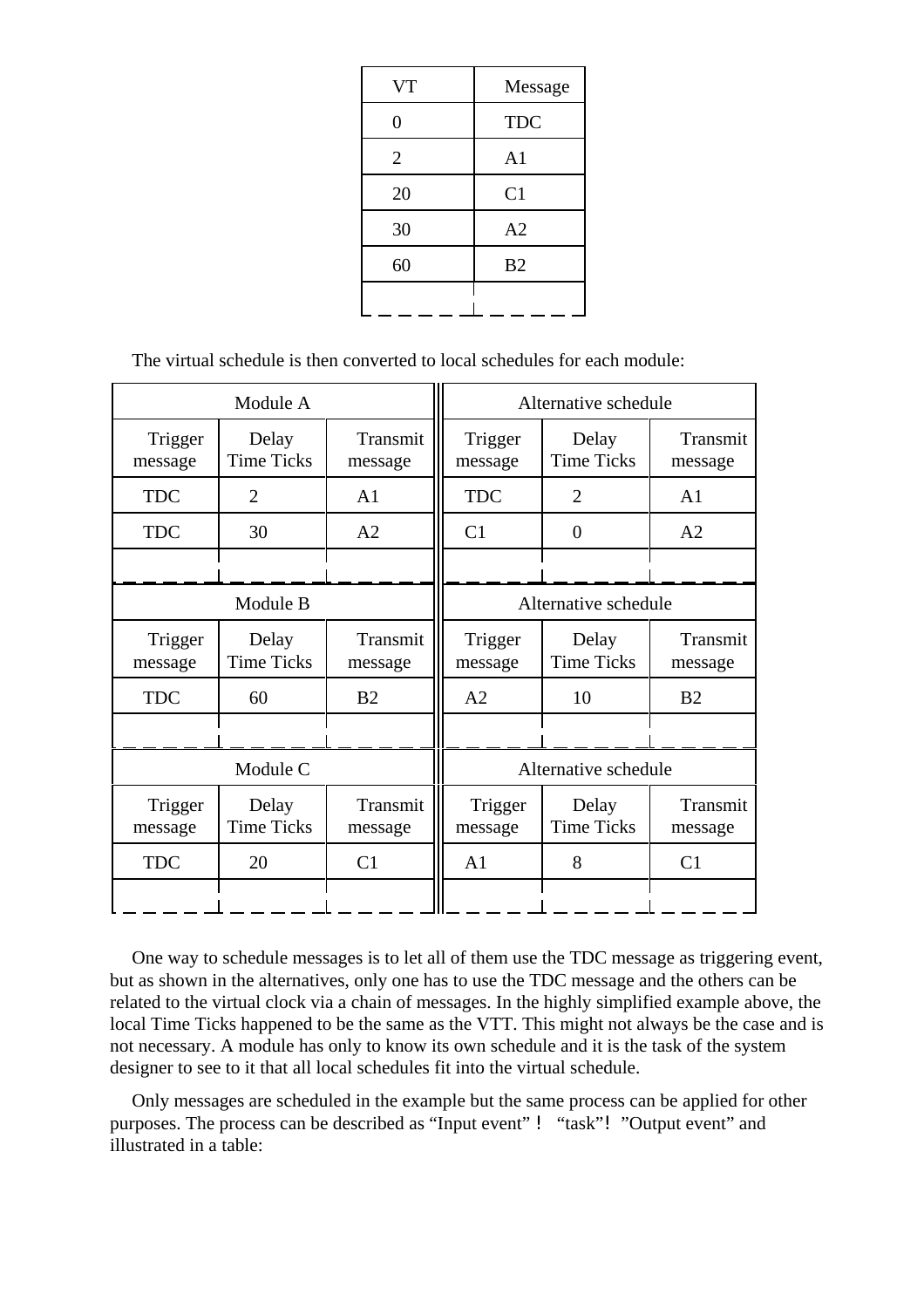| Input event         | <b>Task</b>         | Output event                |
|---------------------|---------------------|-----------------------------|
| Shaft reaches TDC   | Sense TDC           | <b>Transmit TDC</b> message |
| Receive TDC message | Wait 20 Time Ticks  | Transmit C1                 |
| Shaft reaches BDC   | Sense BDC           | <b>Transmit BDC</b> message |
| Receive BDC message | Wait 140 Time Ticks | Fire spark plug             |
|                     |                     |                             |

Such relations can be set up with the King's Page 5, "Action/Reaction" in CanKingdom.

The sequences in a combustion engine are related to the shaft angle. The VTT and the local LT tick (LTT) should then change linearly with the shaft speed to map the position in time:

VTT= const\*rpm,  $LTT_A = const_A * rpm$ ,  $LTT_B = const_B * rpm$ ,  $LTT_C = const_C * rpm$ 

The fact that VTT and LTT are not related to the CAN bit timing has to be considered when calculating the scheme. From a module point of view, the time a message transmission will take is variable and increases with the rpm.

## **5 Robust communication**

A safety critical system has only one safe state and that is "power off". As soon as the system is started, it is only a matter of statistics before it gets into a dangerous state. It is the system designer's task to minimize the probability for the system to enter a dangerous state. A first step in reducing the probability for failures is to make the communication predictable and reliable. One reason for choosing a time scheduled approach is its predictability. Traditional time- scheduled communication relies on a global clock and each module being synchronized to this clock. If the synchronization is lost, the reliability is also lost. There are two main causes for lost synchronization, either the global time generation is corrupted or one or more modules get it wrong. There are several ways to generate the global time. One method is to have a time master that transmits the right time. This method is used in ISO 11898-4, "Time-triggered CAN." Here it is obvious that the synchronization is lost if the time master fails. Therefore one or more redundant time masters are introduced and an arbitration procedure assures that only one will appear at a time. It can always be questioned whether a redundant system is safer than a nonredundant one. The more complex a system is, the more things there are that can go wrong. Even if the global time is correctly generated, there is still the risk that the communication will be corrupted by an unsynchronized module. The cure for this is often a bus guardian at each node but this adds additional components that can fail.

Another approach is to keep the system as simple as possible and make it failsafe. As shown earlier in this article, some traditional rules for time scheduled communication can be violated safely if the CAN protocol is used. The communication can be outlined as a traditional time scheduled one. If the time master fails, it will slowly degrade into an unsynchronized communication, relying on message priority. An unsynchronized node would only cause a jitter in the time slots. This can be accepted as the message identification is not dependent on the time slot. Each message has its own identifier. Timing problems can easily be detected. On the system level, an unsynchronized module is revealed by the CAN identifiers. By providing a module a schedule for reception of messages from two or more other modules, it can easily detect if it is out of synch: If all received messages arrive at the wrong time, the module's own clock is incorrect. In such a case, it may shift into a backup mode and use other messages on the bus as transmit triggers.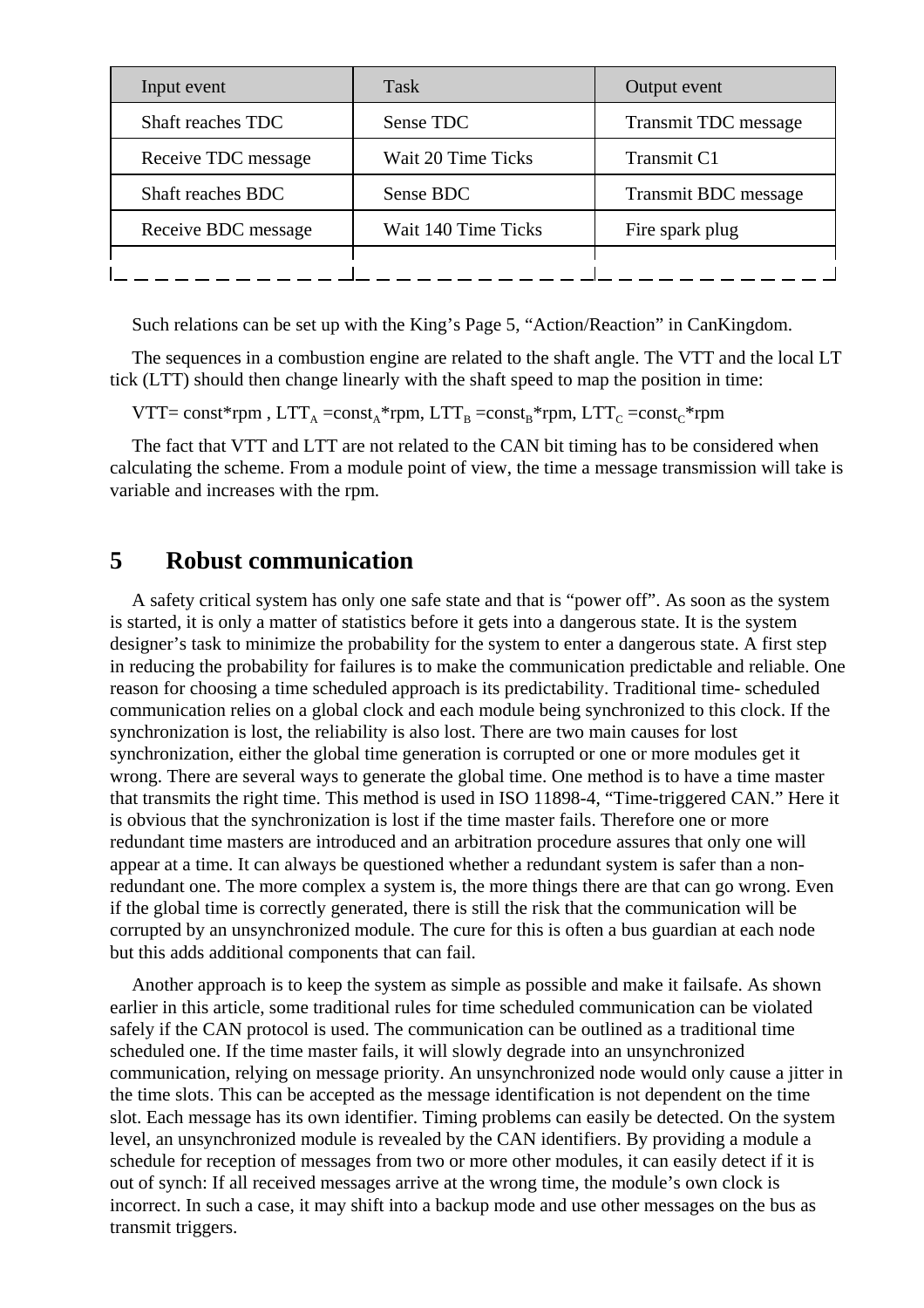## **5.1 Double triggers**

An expected but missing message on the bus can be considered as a single failure. If this message is used as a trigger for other messages to be sent and no other steps are taken for their transmission, the failure will propagate. One way to prevent this situation is to use two trigger messages from different modules. If the delay for the message transmission can be set individually for each trigger message, the triggered message will hit the right time slot regardless of whether one of the triggering messages appears or not. A missing message creates an empty slot on the bus. If the delay is set to the same value, a missing message will result in a shift of the slots to the left and leave the bandwidth to be used later on for an unscheduled message. Both cases are covered in the examples below. Let us start with the empty slot case. We assume that the virtual schedule looks as below:

| $\sqrt{1}$<br>$\overline{\phantom{a}}$ |                                    | $\overline{\phantom{0}}$ | 24      | JU.            | 40        | 60                   |
|----------------------------------------|------------------------------------|--------------------------|---------|----------------|-----------|----------------------|
| Msg                                    | $\mathbf{1} \mathbf{1} \mathbf{1}$ | ້                        | ⌒<br>◡ェ | $\overline{1}$ | ∩ים<br>D2 | $\mathop{\sim}$<br>∽ |

The modules do not support a global clock so the local schedules will be based purely on trigger messages with delays according to their local clocks. The local schedules for keeping the time slot in case of a missing trigger may look as follows:

| Module       | Trigger message | Delay          | Transmit message |
|--------------|-----------------|----------------|------------------|
|              | C2              | $\overline{2}$ | A1               |
| $\mathbf{A}$ | B2              | 12             |                  |
|              | C1              | $\overline{2}$ | A2               |
|              | B1              | 12             |                  |
|              |                 |                |                  |
|              | A1              | $\overline{2}$ | B1               |
| $\, {\bf B}$ | C <sub>2</sub>  | 12             |                  |
|              | A2              | $\overline{2}$ | B2               |
|              | C1              | 12             |                  |
|              |                 |                |                  |
|              | B1              | $\overline{2}$ | C1               |
| ${\bf C}$    | A1              | 12             |                  |
|              | B2              | $\overline{2}$ | C2               |
|              | A2              | 12             |                  |

The result is shown in the upper part of **Figure 10**.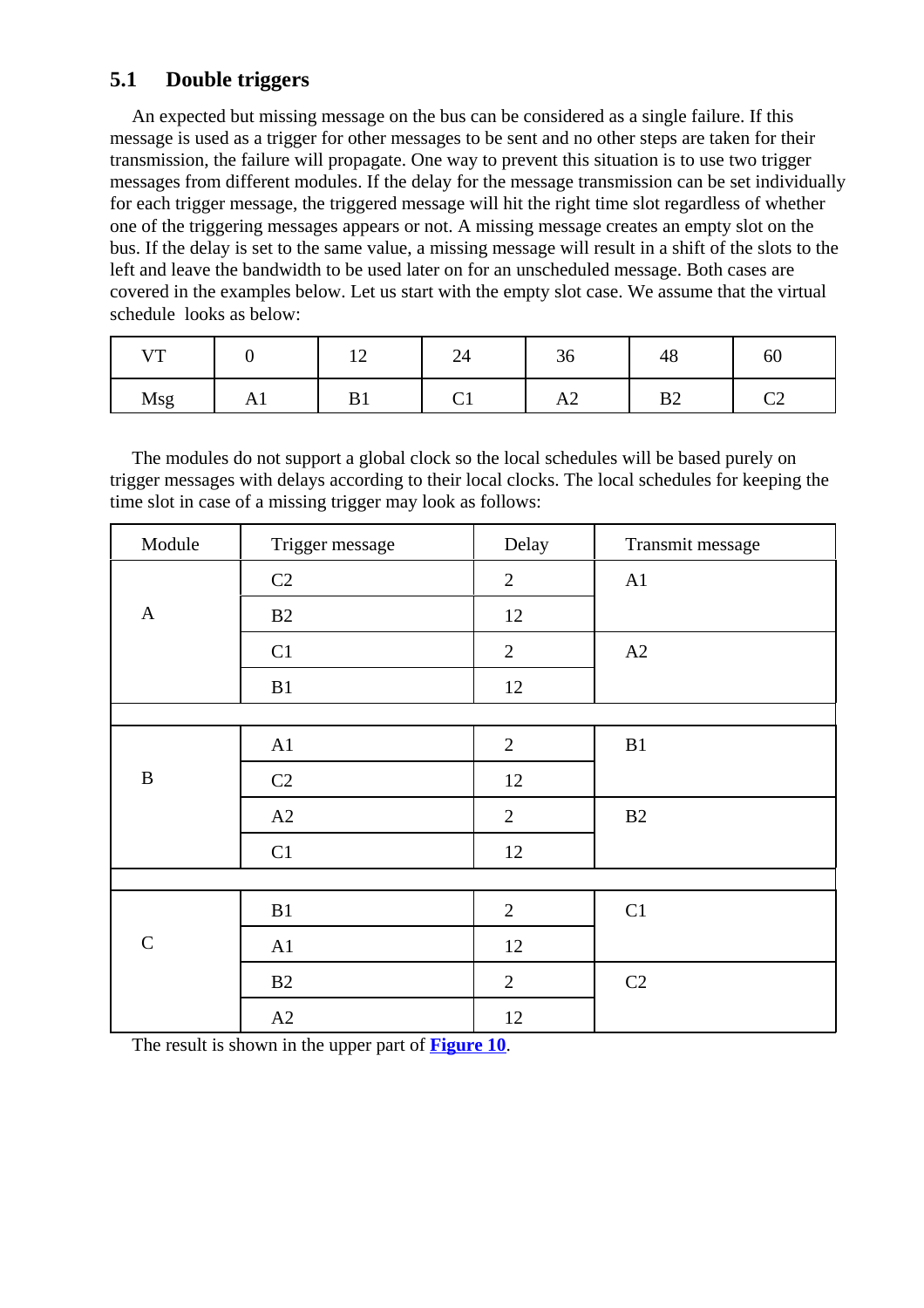The alternative Virtual Schedule for getting a slot shift in case of a missing message will look as below:

| <b>VT</b> |              | 1 $\cap$<br>$\overline{v}$ | 24             | 36             | 48       | 60           |
|-----------|--------------|----------------------------|----------------|----------------|----------|--------------|
| Msg       | $\mathbf{L}$ | B1                         | ⌒<br>U         | A <sub>2</sub> | B2       | $\cap$<br>◡▵ |
|           | B1           | ◡▴                         | A <sub>2</sub> | B <sub>2</sub> | $\rm C2$ | Al           |

The schedule allows two adjacent slots for each message transmission. During normal conditions, the upper schedule is valid, but if one of the messages is missing, the system will automatically switch to the lower schedule. One way of interpreting this solution is that each message is deliberately delayed one slot during normal conditions.

| Module       | Trigger message | Delay          | Transmit message |
|--------------|-----------------|----------------|------------------|
|              | C2              | $\overline{2}$ | A1               |
| $\mathbf{A}$ | B2              | $\overline{2}$ |                  |
|              | C1              | $\overline{2}$ | A2               |
|              | B1              | $\overline{2}$ |                  |
|              |                 |                |                  |
|              | A1              | $\mathbf{2}$   | B1               |
| $\, {\bf B}$ | C <sub>2</sub>  | $\overline{2}$ |                  |
|              | A2              | $\overline{2}$ | B2               |
|              | C1              | $\overline{2}$ |                  |
|              |                 |                |                  |
|              | B1              | $\overline{2}$ | C1               |
| $\mathsf C$  | A1              | $\overline{2}$ |                  |
|              | B2              | $\overline{2}$ | C2               |
|              | A2              | $\overline{2}$ |                  |

The local schedules can look as shown below:

**Figure 10** shows the difference between the two approaches. The first one leaves a gap and the timing is maintained. The second one shifts the timing one message ahead, allowing a message to be inserted later for restoring the timing.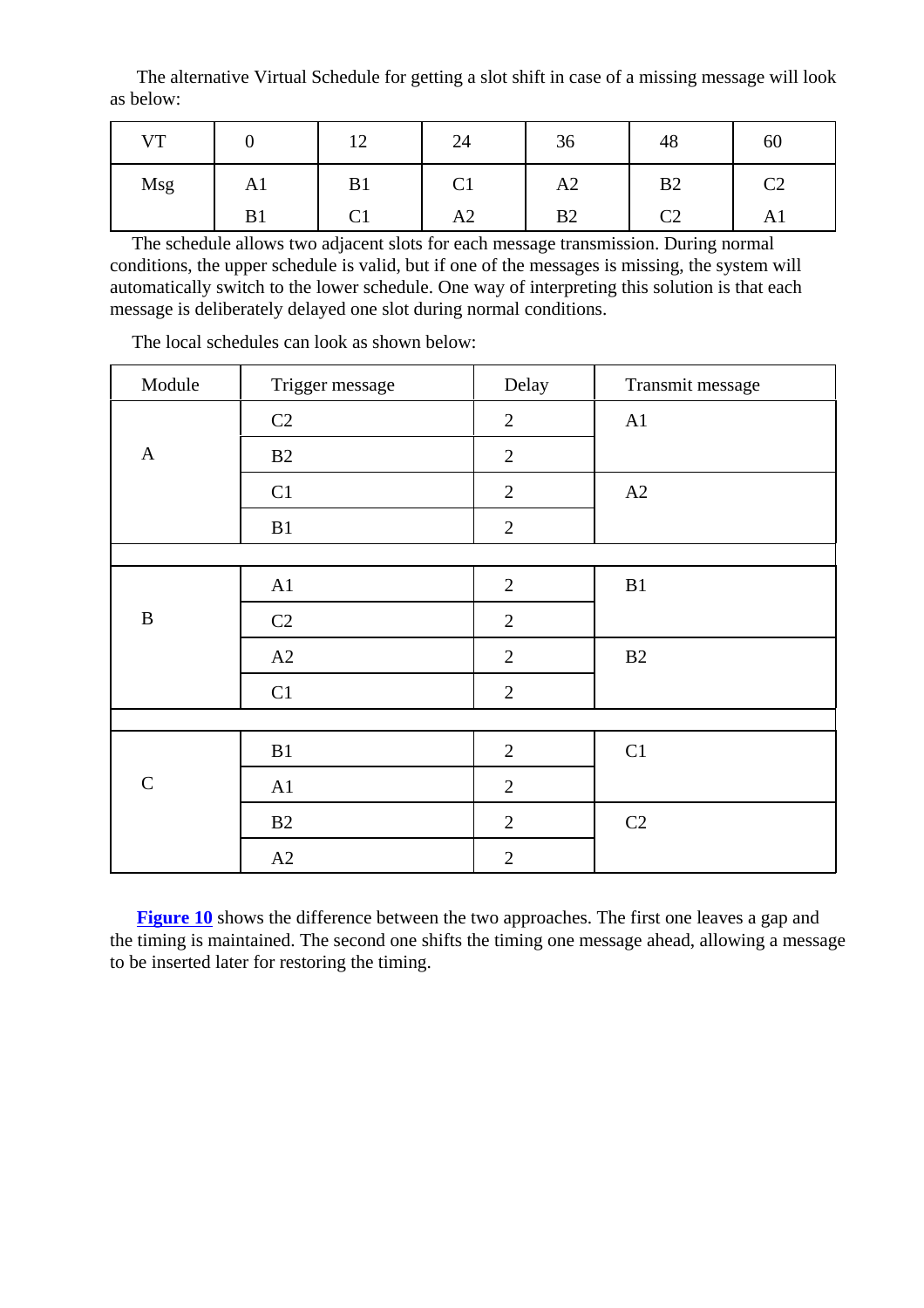

Figure 10 Double triggered messages and a missing message. A missing message results in a void slot when using delay compensating triggers (top). Same delay for both triggers result in a left shift of the slots (bottom)